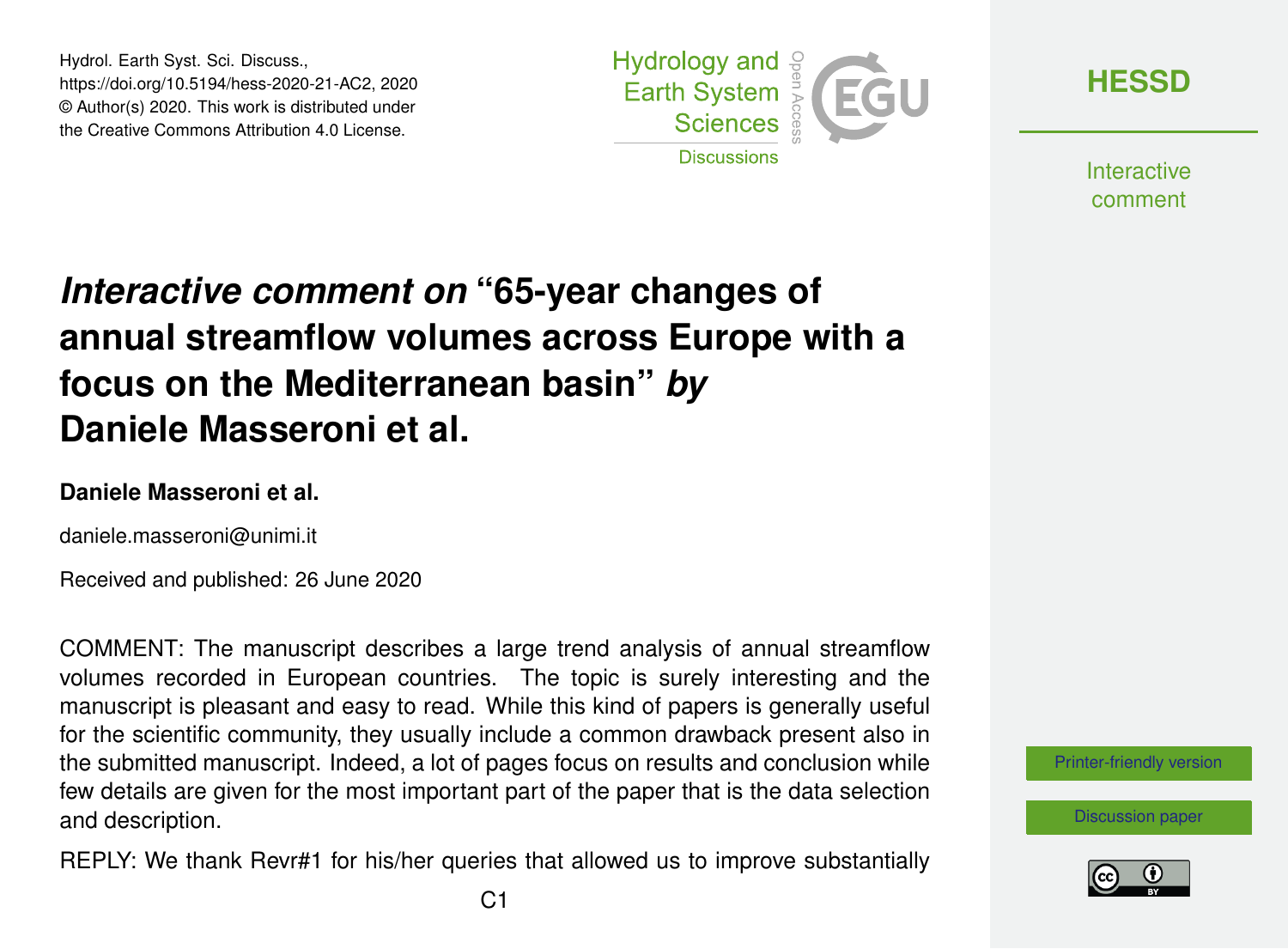our manuscript. We will integrated the requested modifications into the revised version of the manuscript. Specifically, the data selection and description will be strongly improved including the criteria used for selecting rainfall, air temperature and river discharge time series and the procedures employed to mitigate errors and discontinuities in the whole dataset.

COMMENT: Line 100. "characterized by about 1.200 points of measure per year". This sentence is not clear. As a consequence it is not clear how the annual streamflow volumes are estimated.

REPLY: The size of original dataset was about 3'900 stations. Of these, 3'485 were used for the analysis after filtering based on criteria for reliability, consistency and homogeneity, which will be clarified in the revised manuscript.Not all stations provided data for the whole analysis period, so that on average, the data were provided by 1200 stations/year Concerning the annual streamflow volume calculation, we will specify that this was carried out by summing the daily streamflow volume over the total number of days in the year.

COMMENT: Lines 107-110. The human activities in the river basin can significantly affect the trend, so it is not clear if a specific check on the time series was done. Specifically, a matching between analysed watersheds and dams could be helpful to understand if " the degree of disturbance can be tolerated". How many watersheds include a dam in it? When it was built? Ftc. etc.

REPLY: We thank the reviewer for this suggestion. In the revised manuscript we will add details about the pre-processing activity carried out to filter the discharge time series used for the analysis. In particular, we will specify that: 1) each discharge time series has been accurately scrutinized through a visual hydrograph inspection to identify disturbed hydrographs due to e.g. the presence of dams/reservoirs. Discharge time series characterized by disturbed hydrographs were discarded from the analysis; 2) most of the basins considered in the analysis are taken from the EWA database, i.e. a dis-

# **[HESSD](https://www.hydrol-earth-syst-sci-discuss.net/)**

**Interactive** comment

[Printer-friendly version](https://www.hydrol-earth-syst-sci-discuss.net/hess-2020-21/hess-2020-21-AC2-print.pdf)

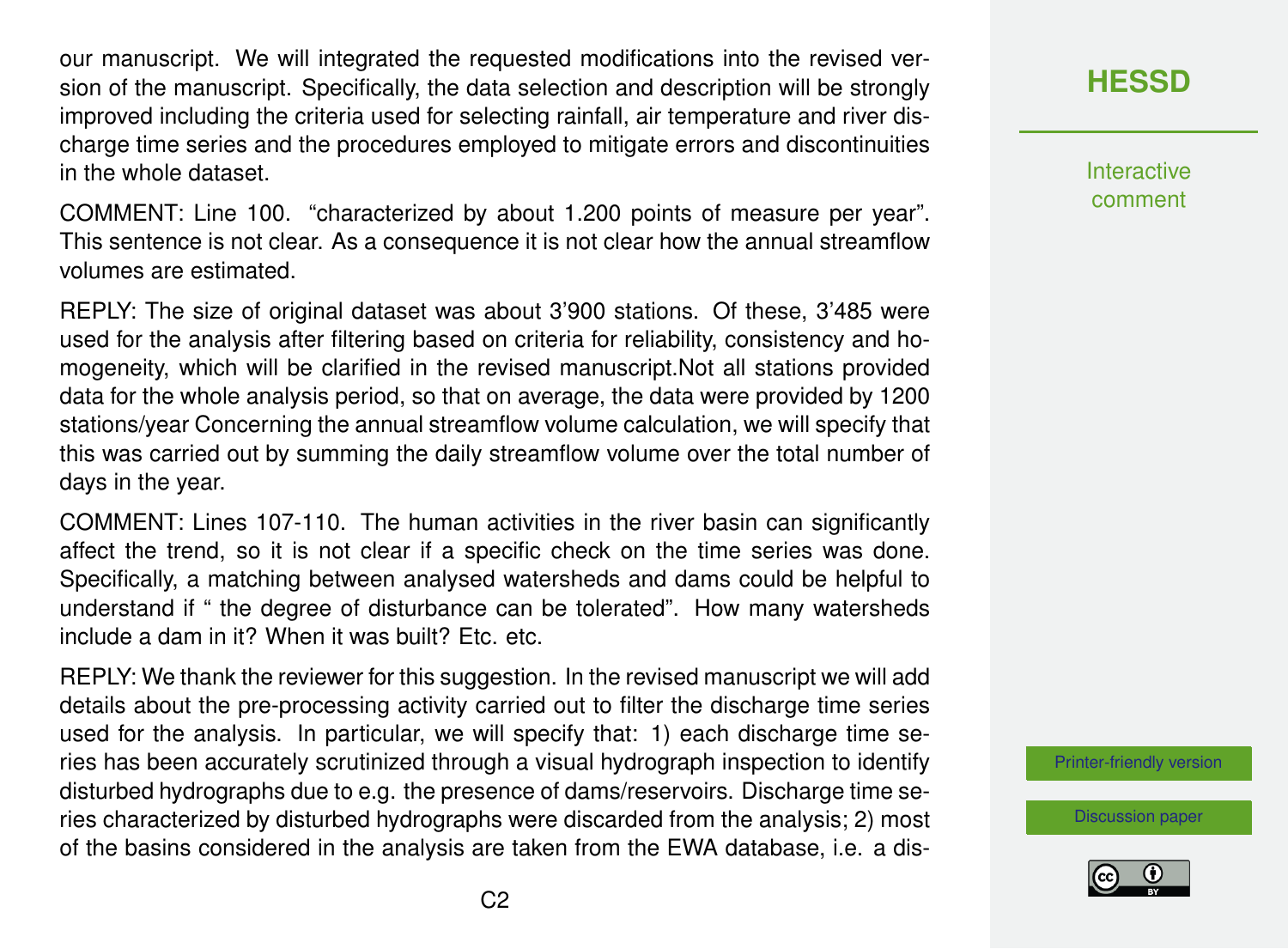charge data collection of near-natural streamflow records from small catchments (Stahl et al, 2010). Moreover, to further answer to the questions raised by the reviewer, the Global Reservoir and Dam (GRanD, https://sedac.ciesin.columbia.edu/data/set/grandv1-dams-rev01) will be downloaded and a further analysis will be carried out in the revised manuscript to identify if (how many) dams/reservoirs are actually present in the selected basins. At the end of this analysis we expect that no substantial differences will be found between the basins retained for the analysis and the basins for which a certain degree of disturbance can be tolerated.

Additional reference: Stahl, K., Hisdal, H., Hannaford, J., Tallaksen, L., Van Lanen, H., Sauquet, E., ... & Jordar, J. (2010). Streamflow trends in Europe: evidence from a dataset of near-natural catchments. Hydrol. Earth Syst. Sci., 14, 2367–2382

COMMENT: Fig. 2 is not fully clear or better an additional figure could be added showing the distribution of the time series length. Indeed, it is not clear if all the analysed series have the same length (from figure 2a it does not seem). Fig. 2b could be enriched by some statistics like the min and max contributing areas.

REPLY: We improved Figure 2. In particular, Fig. 2a is now replaced by a clearer picture (see reply to RC2) where available years for each station are shown. Fig. 2b is replaced by a table of the main statistics concerning the basins' characteristics (Table RC1.2).

COMMENT: Are the times series autocorrelated? And how much? This could affect the trend results and tests.

REPLY: Temporal autocorrelation was verified calculating lag-1 autocorrelation coefficient for each time series as proposed by Khaliq et al. (2009). Autocorrelation coefficients for each series are shown in the new figure RC1.1, together with their upper and lower 95% confidence bounds (y-axis: lag-1 autocorrelation coefficient; x-axis: series ID). All series of data are not significantly autocorrelated, therefore they were considered suitable for trend identification.

**[HESSD](https://www.hydrol-earth-syst-sci-discuss.net/)**

**Interactive** comment

[Printer-friendly version](https://www.hydrol-earth-syst-sci-discuss.net/hess-2020-21/hess-2020-21-AC2-print.pdf)

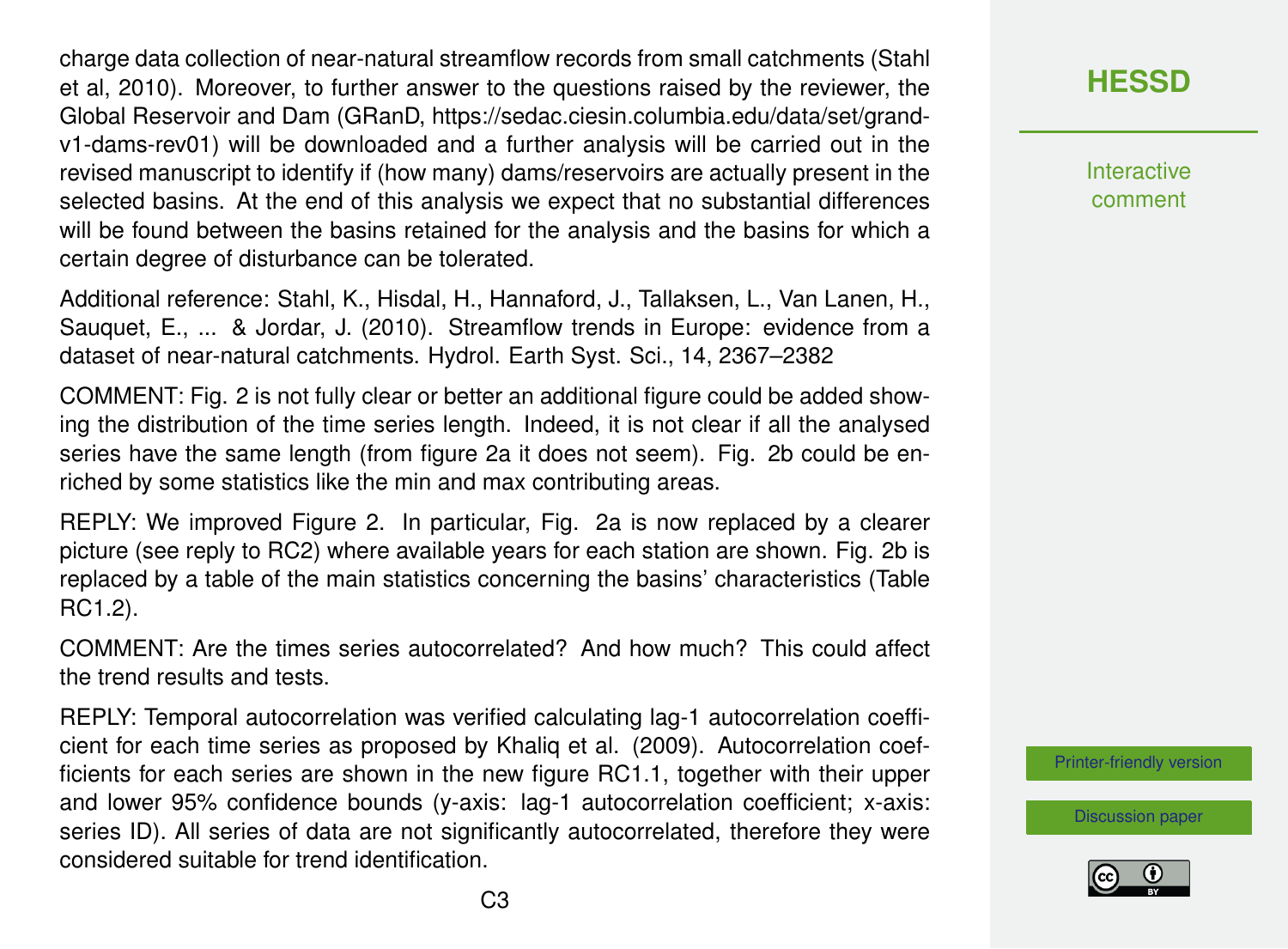Additional reference: Khaliq, M. N., Ouarda, T. B. M. J., Gachon, P., Sushama, L., & St-Hilaire, A. (2009). Identification of hydrological trends in the presence of serial and cross correlations: A review of selected methods and their application to annual flow regimes of Canadian rivers. Journal of Hydrology, 368(1-4), 117-130.

COMMENT: The definition of Mediterranean is confusing, for sure it is an "official" characterization, however looking the figure 1 I see around 300-400 points that can be considered as affected by Mediterranean climate. For instance, all the basins located in the Alps at high altitude can be considered as Mediterranean? As well as all the basin around Portugal?

REPLY: Concerning the subdivision of the European continent in Mediterranean, Boreal, Continental and Atlantic macro-areas, we used the classification provided by Gudmundsson et al. (2017) which is the same reported by official data of the EU Environmental Agency, such as Natura 2000 biogeographical regions (https://ec.europa.eu/environment/nature/natura2000/platform/knowledge\_base/103\_browse\_categories\_en.htm). This classification consistent with the map of biogeographical regions of Europe reported also in Fernandez-Carrillo, A. et al. (2019). In this classification, the Alps and large parts of Portugal and Spain are included in the Mediterranean region.

Additional references: Fernandez-Carrillo, A., de la Fuente, D., Rivas-Gonzalez, F. W., & Franco-Nieto, A. (2019, October). A Sentinel-2 unsupervised forest mask for European sites. In Earth Resources and Environmental Remote Sensing/GIS Applications X (Vol. 11156, p. 111560Y). International Society for Optics and Photonics.

Gudmundsson, L., Seneviratne, S. I., & Zhang, X. (2017). Anthropogenic climate change detected in European renewable freshwater resources. Nature Climate Change, 7(11), 813.

COMMENT: The comparison with Rainfall and Temperature should be better described. Which is the time series length used in the rainfall and temperature analysis? Is it correct to compare trends of data set with different length?

**Interactive** comment

[Printer-friendly version](https://www.hydrol-earth-syst-sci-discuss.net/hess-2020-21/hess-2020-21-AC2-print.pdf)

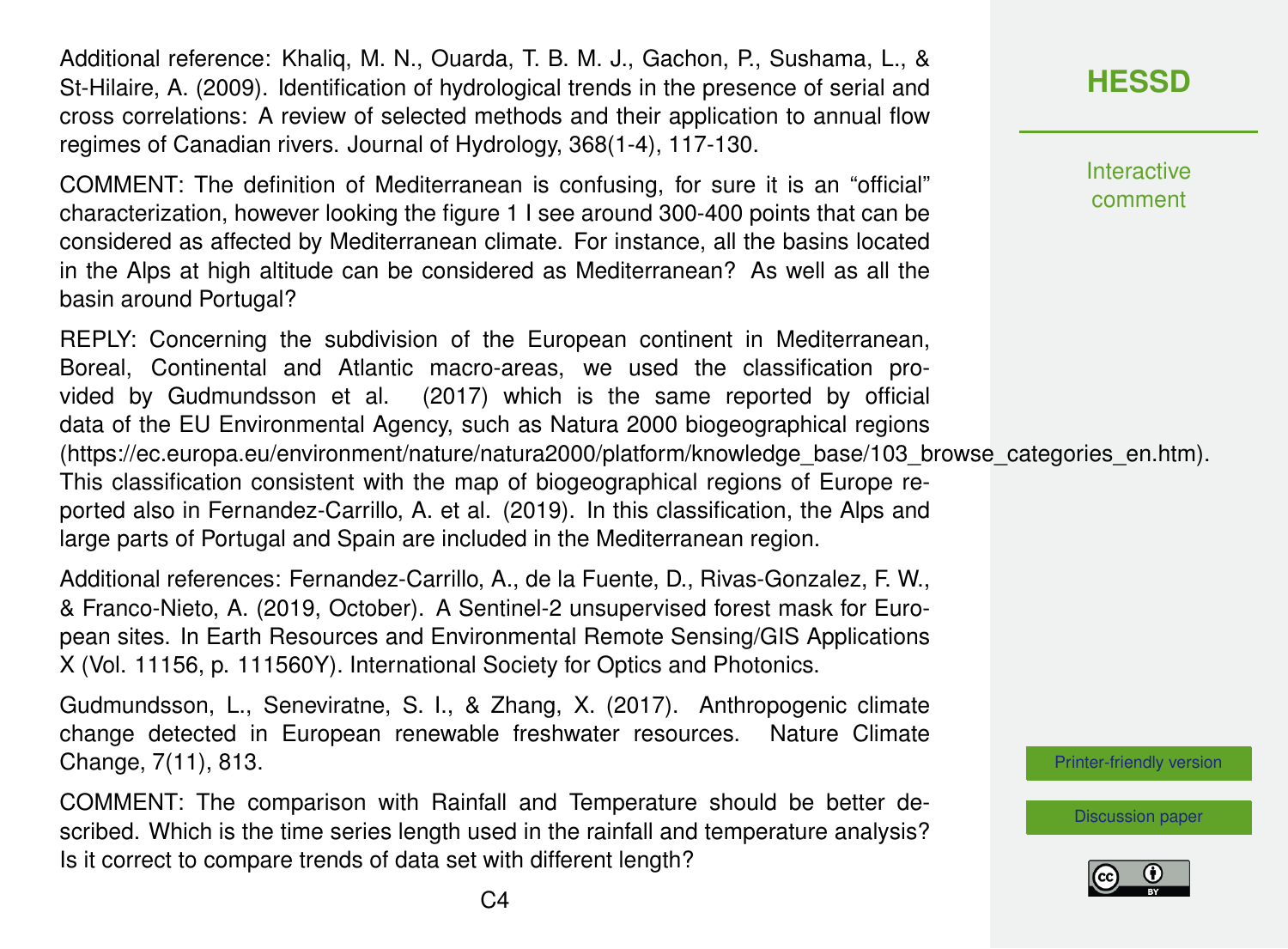REPLY: In the revised manuscript, we will provide more details on the selection of rainfall and air temperature time series. For every discharge series, we will calculate climatic trends on trimmed meteorological series, so as to guarantee perfect temporal overlap between the two series.

Interactive comment on Hydrol. Earth Syst. Sci. Discuss., https://doi.org/10.5194/hess-2020- 21, 2020.

## **[HESSD](https://www.hydrol-earth-syst-sci-discuss.net/)**

Interactive comment

[Printer-friendly version](https://www.hydrol-earth-syst-sci-discuss.net/hess-2020-21/hess-2020-21-AC2-print.pdf)

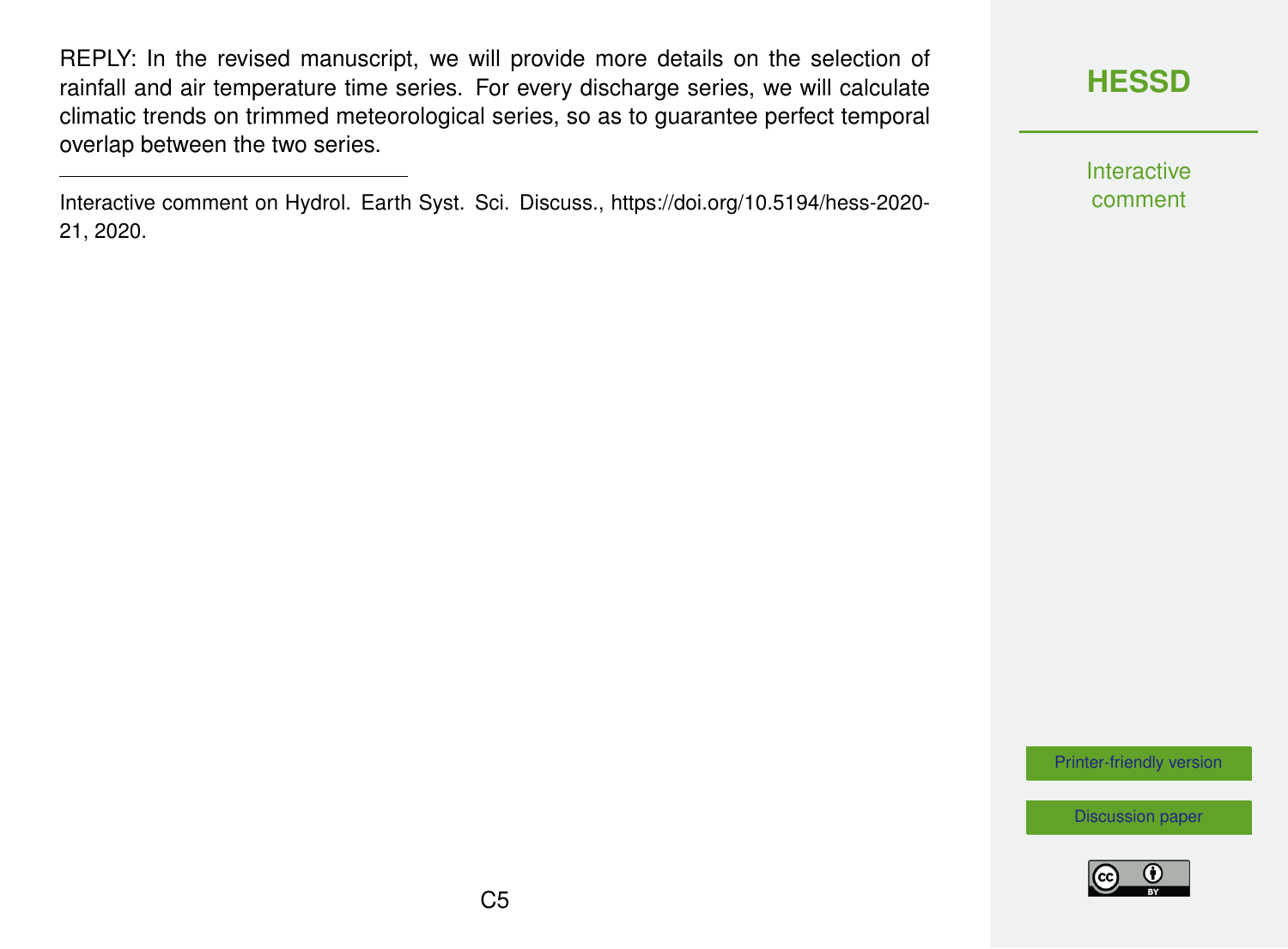Interactive comment



**Fig. 1.** Lag-1 autocorrelation in water discharge series

[Printer-friendly version](https://www.hydrol-earth-syst-sci-discuss.net/hess-2020-21/hess-2020-21-AC2-print.pdf)